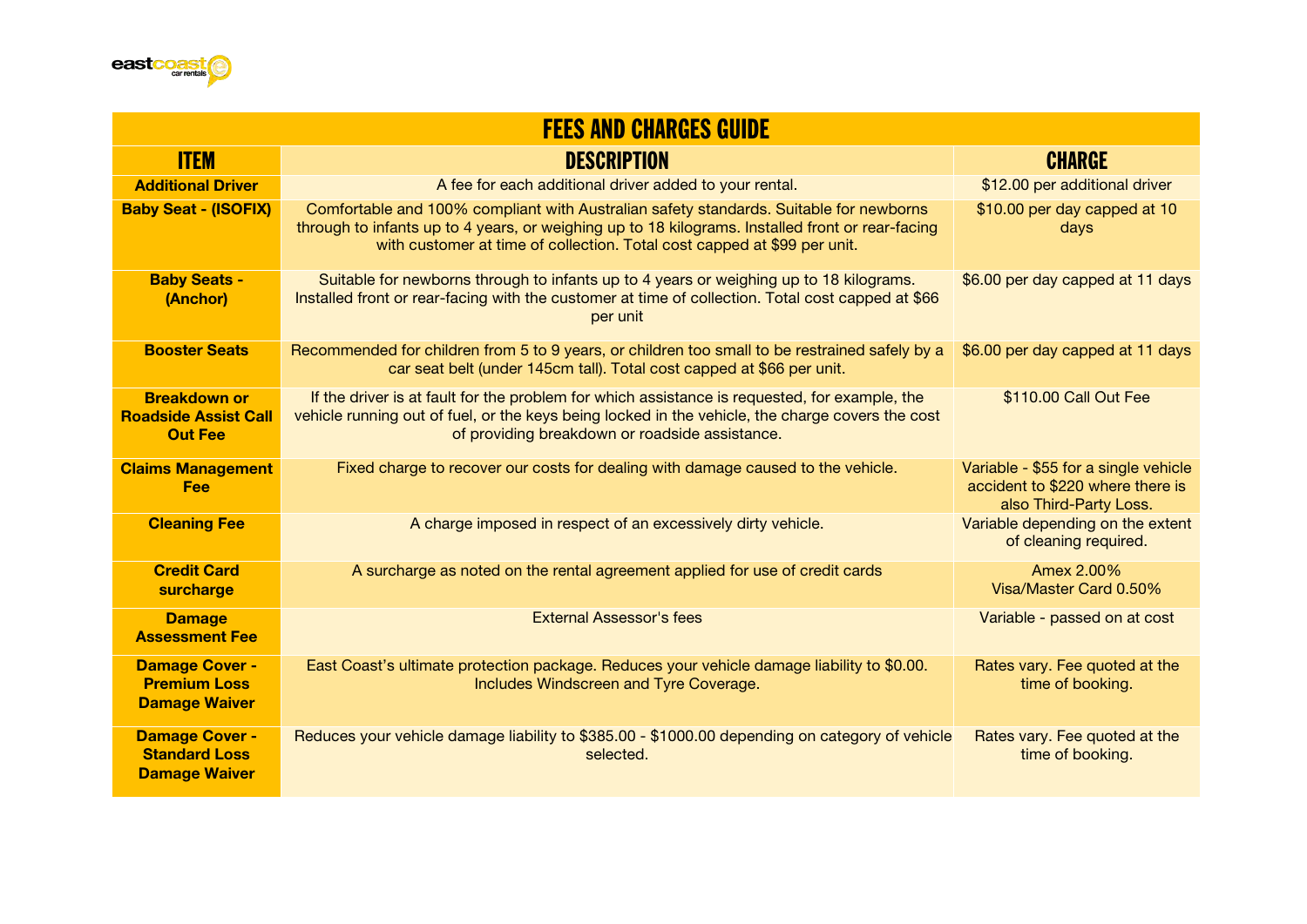

| <b>Damage Cover -</b><br><b>Windscreen &amp; Tyre</b>                  | Once selected damage to these items will incur a \$0.00 AUD charge. Windscreen damage<br>refers to full replacement or repairs to chips, cracks or stars. Tyre damage refers to punctures,<br>cuts and abrasions due to normal driving conditions (excludes Rims)                          | \$9.00 per day                                         |
|------------------------------------------------------------------------|--------------------------------------------------------------------------------------------------------------------------------------------------------------------------------------------------------------------------------------------------------------------------------------------|--------------------------------------------------------|
| <b>Delivery &amp;</b><br><b>Collection Fees</b>                        | If you request that your vehicle is delivered to or collected from a location other than our rental<br>location.                                                                                                                                                                           | Rates vary. Fee quoted at the<br>time of booking.      |
| <b>Early Return Fee</b>                                                | For non "Pre-Paid" rentals where you return the rental earlier than originally booked. You will<br>only pay for the days used. This charge to compensate us for our inability to rent the vehicle<br>during the remaining time reserved for your use.                                      | \$50.00 or 1 days rental rate,<br>whichever the lesser |
| <b>Excess Kilometres</b>                                               | On a rate with limited kilometres, the daily kilometre allowance will be shown on your Rental<br>Agreement. If you exceed this daily allowance, a charge may apply for the additional<br>kilometres driven.                                                                                | As noted on Rental Agreement                           |
| <b>Fines &amp;</b><br><b>Infringement</b><br><b>Administration Fee</b> | Payment for processing of traffic & parking fines, speeding and traffic infringements.                                                                                                                                                                                                     | \$71.50                                                |
| <b>Flat Tyre Repair</b>                                                | The amount payable for the repair of a flat tyre                                                                                                                                                                                                                                           | \$30.70                                                |
| <b>Goods and Services</b><br><b>Tax</b>                                | Commonly referred to as GST                                                                                                                                                                                                                                                                | 10% where applicable                                   |
| <b>GPS</b>                                                             | GPS (satellite navigation units) with regularly updated maps.                                                                                                                                                                                                                              | \$8.00 per day capped at 10 days                       |
| <b>Mobile Phone</b><br><b>Holder</b>                                   | Don't get caught, a safe and secure mobile phone holder so you can keep your hands off it                                                                                                                                                                                                  | \$2.00 per day capped at 10 days                       |
| <b>One Way Fee</b>                                                     | For vehicles returning to a location differing from the location you collected the vehicle from, a<br>one way fee may apply.                                                                                                                                                               | Rates vary. Fee quoted at the<br>time of booking.      |
| <b>Pre Paid -</b><br><b>Cancellation</b>                               | When cancelling less than 7 days prior to the collection date, the cancellation fee will be equal<br>to the sum of three (3) rental days as per the rental fee of the booking, and, if the notice<br>provided is less than three (3) days, the full rental purchase price will be retained | Variable                                               |
| <b>Pre Paid - Early</b><br><b>Return fee</b>                           | No refund will be provided for 'early returns' or 'unused days' when returning the vehicle<br>earlier than the booked dates and times. Any unused portion of the Optional Extras purchased<br>at the time of collection will be refunded to the Customer                                   | Variable                                               |
| <b>Pre Paid - No Show</b><br>Fee                                       | No refund will be provided on any portion of the purchase price if the Customer fails to pick up<br>the vehicle at the day and time of collection                                                                                                                                          | Variable                                               |